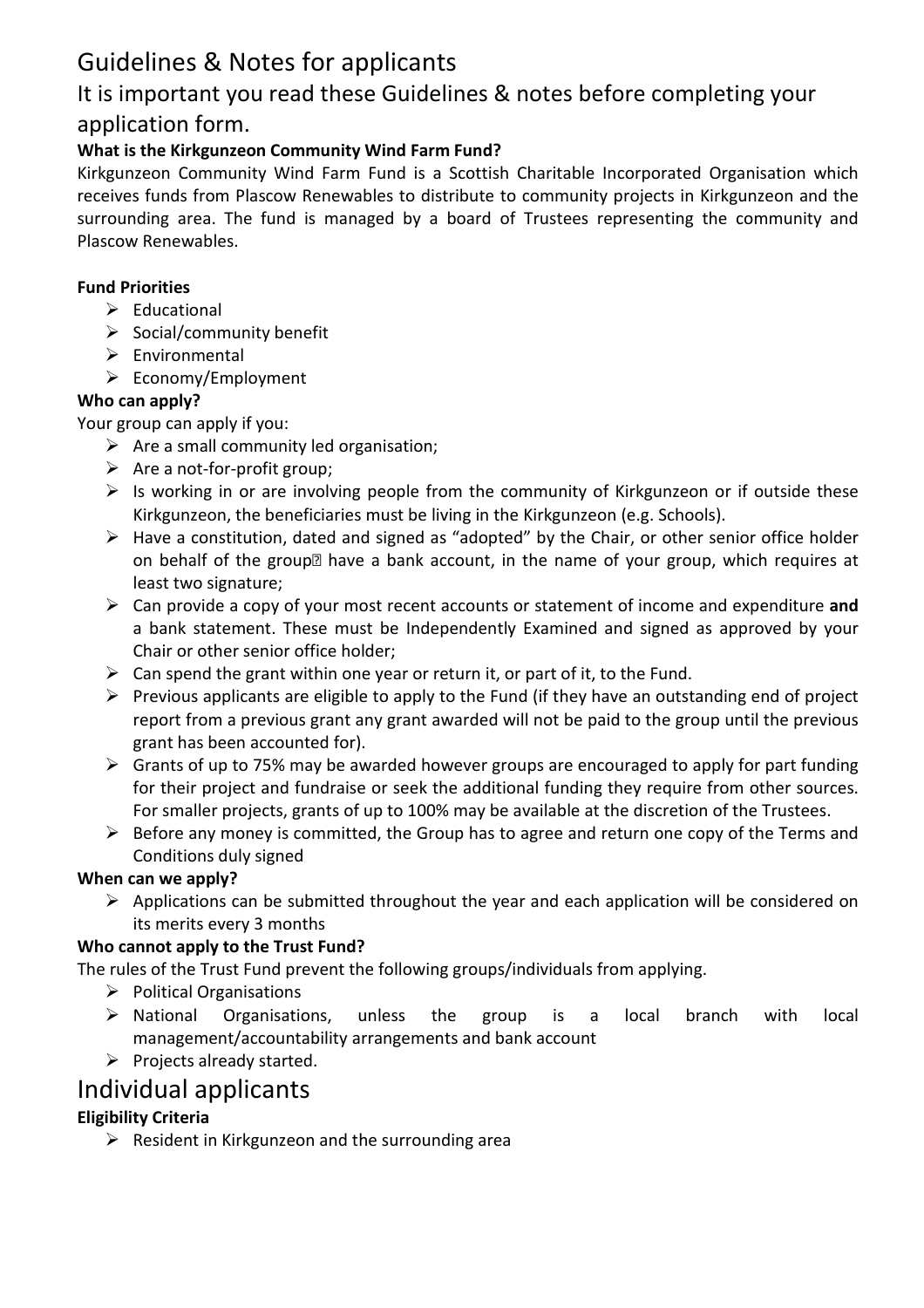# *Please use the notes on the following pages to complete the application form.*

# **The Application Form**

*PLEASE NOTE - If you do not complete all the relevant boxes and supply us with the supporting documents outlined in this document your application will be returned to you with a request to complete the missing information or provide the missing documents. It is only when we have received the completed form and all the information that we will be in a position to start the assessment process of your application.* 

# **Question 1 (Groups and Individuals)**

Please state the name, address and the postcode of your group. Please also provide a contact name for any correspondence; this must also be the person who signs the form on behalf of the group. If any of these details change whilst your application is being processed it is essential that you contact us and update the details.

## **Question 2** (Maximum 250 words) (Groups)

Please give details of what your organisation does including your aims and objectives. For example sports activities/coaching, music or arts activities, mothers and toddlers activities or social activities for people with disabilities. These examples cover just a few of the possibilities. The information you supply in this section will provide the basis for our assessment of your application and it is therefore important that you give a full explanation of your group's activities. It would also help with the assessment process if you tell us about the aims and objectives of your group and how your application to the Fund will meet these aims and objectives.

### **Question 3** (Maximum 500 words) (All Applicants)

Please give details of what your organisation wants to do with the grant awarded from the Fund and how you will do it. For example:

- $\triangleright$  if your group wants funding from the Fund to carry out improvements to a building or land used by the community then we need to know how this grant will make a difference to the usage of the building/land. You should also let us know if you own the building and if not how long your lease is, and supply us with a copy of the lease
- $\triangleright$  or if you want funding to purchase equipment for the organisation your group runs then you need to tell us what difference this grant will make to the organisation/community.
- $\triangleright$  Individual need

**If your project is an event it is important to tell us the date for the proposed event.** It should be noted that applications received less than two months before the event date cannot be assured of receiving the funding in time for the event, and we would therefore request you submit your applications as early as is practicable. It is important to note that you cannot make an application to the Trust on behalf of another group, and that the project is aimed at meeting the aims and objectives of your group.

### **What kind of project/activity could be supported?**

Any project/activity that meets the priorities above and is for benefit for people living within the community is eligible for support for example:

- $\triangleright$  build on existing activities or to initiate new activities.
- $\triangleright$  small scale equipment for community groups;
- $\triangleright$  minor repairs and improvements to buildings/land used for community purposes, however if the building/land is not owned by your group you will need to provide us with a copy of the lease agreement;
- $\triangleright$  small scale community events, festivals and trips,
- $\triangleright$  small scale practical activities;
- $\triangleright$  activity based environmental schemes;
- $\triangleright$  production of community run newspapers;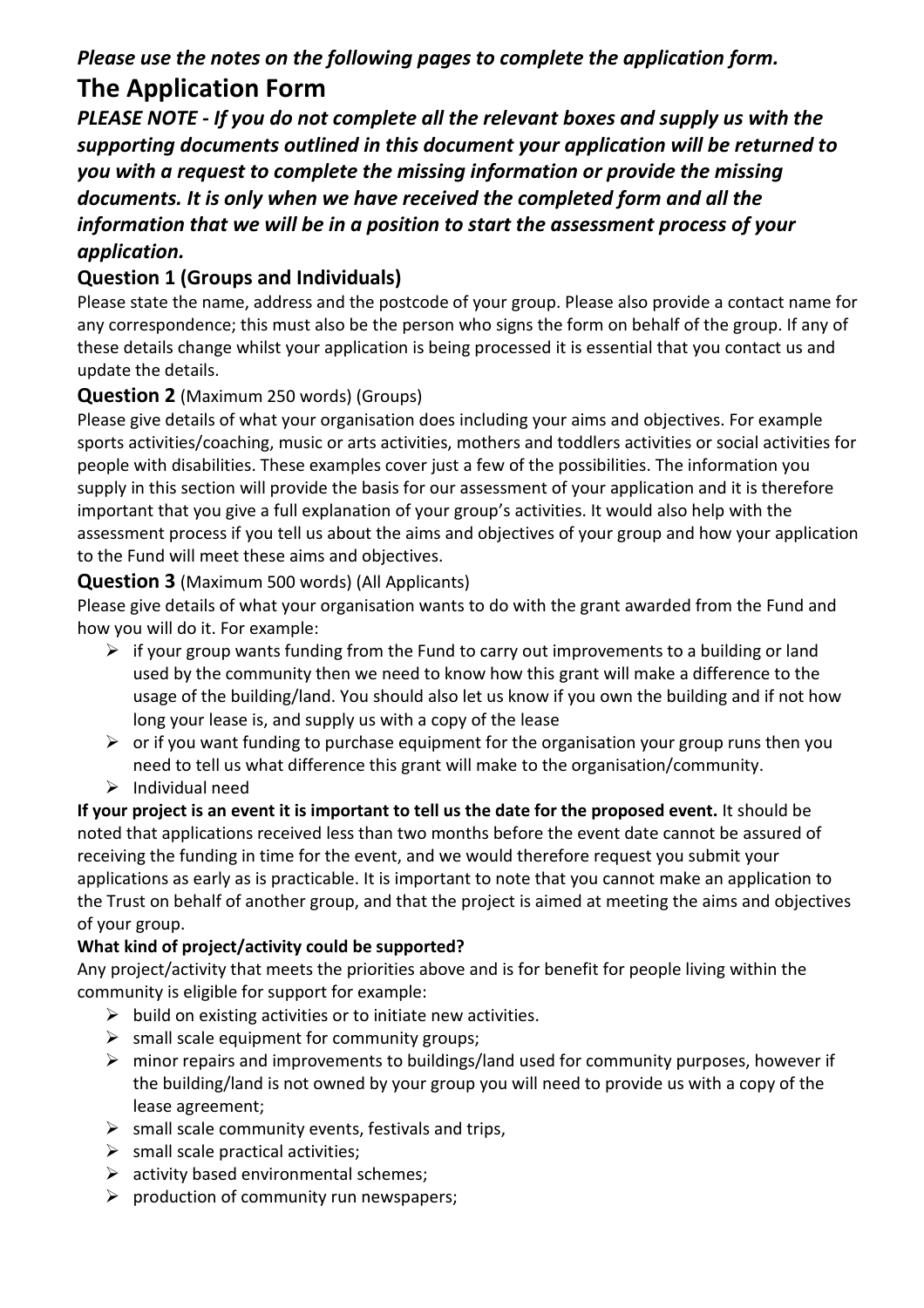$\triangleright$  training and educational courses;

#### **What kind of project/activity could not be supported?**

The following list gives you some idea of what the Trust Fund is unable to support:

- $\triangleright$  An identical project previously having received funding from the Trust Fund, for example you cannot apply for the group"s running costs more than once, and if you were awarded a grant for a trip one year, your group cannot apply for an identical trip in subsequent years. However the Trust Fund will consider an application for another trip provided you could demonstrate that it involves different people or your group are going to a different place, or if your group has previously received funding for equipment you may apply for equipment again provided it is clearly different from your previous application;
- $\triangleright$  applications for unspecified items e.g. contingency money;
- $\triangleright$  retrospective applications, for example we would not accept an application for an event, which has already taken place;

### **Question 4** (All applicants)

Please let us know where your project will take place and how the people in Kirkgunzeon will benefit

## **Question 5**

#### **It is important that you provide a detailed breakdown of all the costs for your project, and provide quotes/estimates or even a photocopy of the catalogue page to demonstrate the costs.**

If you want, for example, sports equipment, it is important that you provide an itemised and costed list. It is not enough to say that you want equipment without itemising the costs.

If you are asking for a contribution toward the costs of a more expensive project it is important that you provide us with a detailed breakdown of the total costs and the contribution you require. In addition you will have to demonstrate how you are going to raise the balance required to undertake the project, and that you have planning and other statutory consents and you landowner agreements in place where necessary**.**

The fund is a small fund so be realistic about how much you apply for.

### **Question 6** (All applicants)

It is important that you complete this section very carefully as all grants will be paid by BACS The bank account details must be in the name of the group and if your application is successful we will write to you to let you know when the payments will be made.

### **Question 7** (Groups)

Please tell us who and how many people are in your group. We would like to know how many people are either members of your group or are regularly involved in your activities.

### **Question 8** (Groups)

Please let us know how many people will benefit from this project**. We want to know how many people will be involved in the activities that the grant will fund**. Please ensure you give actual numbers in this section, writing the "whole community" will not be acceptable. However if you were to say, for example, "between 50 and 60" this would be acceptable. It is important that you give as much information as possible to ensure we assess your application appropriately.

### **Question 9** (All applicants )

We require two signatories for the application, the main contact and another office bearer of your organisation. Individuals if under 18 a parent must countersign)

Send the completed form with all supporting documentation to the address on the final page of the application form.